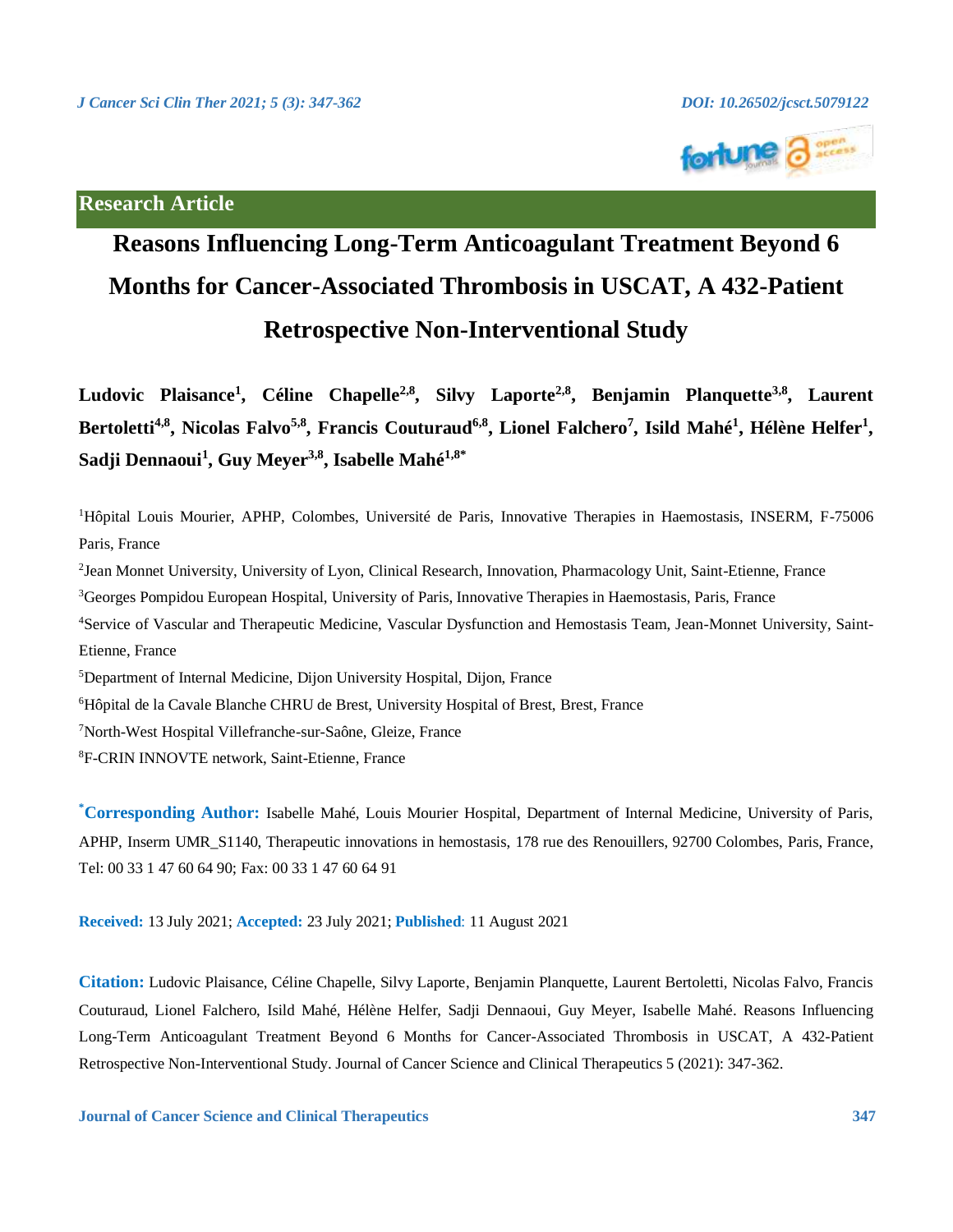# **Abstract**

**Background and objectives:** Few data are available about anticoagulation management beyond 6 months in patients with cancer associated thrombosis (CAT). Our objective was to describe anticoagulant treatment modalities up to 12 months.

**Methods:** The management of the anticoagulant treatment beyond 6 months was described in this initially retrospective non-interventional French multicenter study in patients treated with low-molecular-weight heparins (LMWH) still alive at the end of an initial 6-month treatment period. Clinical outcomes, including venous thromboembolism, recurrence, bleeding and deaths have been published previously.

**Results:** Among the 432 patients (mean age 66.5±12.7 years) included in the study, 332 were followed up to 12 months while 96 patients deceased before study end and 4 patients were lost-to-follow-up. At 6 months, anticoagulant therapy was stopped in 74 patients, 56 were switched to vitamin K antagonists (VKA) (16.1% [95%CI, 12.4%- 20.4]), 30 to direct oral anticoagulants (DOAC) (8.6% [95%CI, 5.9%-12.1]). LMWHs were maintained in 256 patients (73.6% [95%CI, 68.6-78.1]). During the follow-up, LMWHs were definitively discontinued in 86 patients (33.7%), the main reason being a favorable course of the cancer (16 patients, 18.6%), or the thromboembolic disease (11 patients, 12.8%), whereas concern about bleeding risk was low (2 patients, 2.3%).

**Conclusion:** Anticoagulation beyond 6 months and up to 12 months was in accordance with clinical practice guidelines suggesting that treatment should be continued as long cancer is active or in the absence of bleeding risk. Anticoagulant treatment discontinuation beyond 6 months was influenced by the favorable courses of both malignancy and thromboembolic disease, as well as patient's preference.

**Keywords:** Cancer; Thrombosis; Anticoagulants; Treatment Duration

# **1. Introduction**

The risk of venous thromboembolism (VTE) in patients with cancer is 7-fold higher compared to patients without cancer [1]. Managing patients with CAT represents a significant challenge since they are at higher risk of both VTE recurrence and major bleeding compared to patients without cancer [2, 3]. Clinical practice guidelines for the treatment of CAT recommend a minimum of 6 months anticoagulant treatment duration [4-8]. The rate of adherence to guidelines including the use of low-molecularweight heparins (LMWH) remains poorly documented. In the USA, before the introduction of direct oral anticoagulants (DOAC), warfarin and LMWH were used in 50% and 40% of patients, respectively. Over 6 months, only 13% of patients who initiated LMWH remained on them while 30% remained on oral anticoagulants. Also, more patients switched from LMWH to warfarin and other anticoagulants (44%) versus those who switched from warfarin (28%) [9]. In a cohort of 372 European CAT patients treated with LMWH followed up to 6 months the cumulative incidence of discontinuation was 21% after a median period of 90 days and one of five patients stopped LMWH injections because of side effects [10]. There is no established consensus on the optimal duration of the anticoagulant treatment in patients with CAT, especially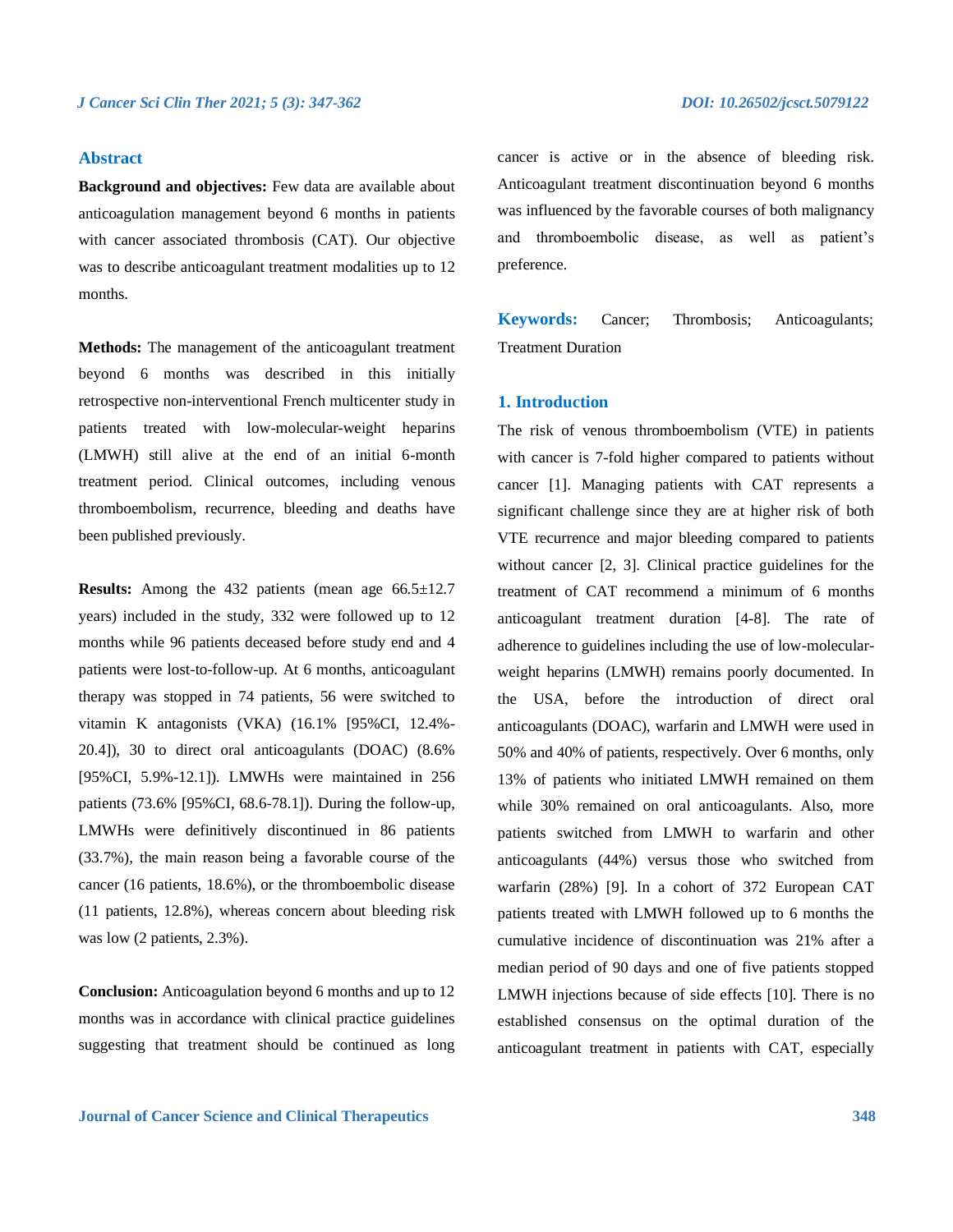beyond 6 months. Most guidelines tend to recommend the extension of the anticoagulant therapy for as long as the cancer is active and/or the patient receives an antineoplastic treatment which may be associated with an increased risk of VTE recurrence although these recommendations are not based on randomized trials [4-8].

Less is known about reasons influencing anticoagulant treatment strategy beyond 6 month in real-world practice. Several studies mostly uncontrolled have evaluated extended anticoagulant therapy for patients with CAT suggesting that long-term anticoagulant treatment beyond 6 months may be associated with a lower risk of VTE recurrence and bleeding compared to the initial 6-month treatment period [5, 11-14]. However, studies available to date provide limited orientation for the management of CAT patients beyond 6 months after the index VTE mainly due to the absence of randomization, the relatively small patient sample size, and populations not comparable across studies (Table 1). Two large prospective cohort studies have documented the treatment of CAT patients initially treated with tinzaparin for 6 months [15] (https://clinicaltrials.gov/ ct2/show/NCT02898051). We previously published the results of the USCAT study, a retrospective noninterventional study with the objective to briefly describe in the real-world practice the use of the anticoagulant treatment beyond 6 months and up to 12 months following index VTE and to document clinical outcomes i.e. VTE recurrence, bleeding and deaths in CAT patients initially treated for 6 months in both PREDICARE and aXa studies [16]. In this analysis, we focused on reasons influencing the management on the anticoagulant treatment beyond 6 months in the USCAT patient population and particularly reasons for either discontinuing LMWHs or switching them to other anticoagulants.

# **2. Material and Methods**

### **2.1 Study design and population**

The design and the main results of the USCAT study have been previously described [16]. Briefly, adult patients with cancer and objectively diagnosed acute VTE previously included in both prospective observational cohort studies aXa and PREDICARE and who were still alive and having given their consent for the use of their data were eligible. All 432 participants were enrolled in 59 French hospital centers from August 4, 2011 and April 21, 2016 [16]. The USCAT study was approved by the Institutional Review Board of the University Hospital of Saint-Etienne, France (Institutional Review Board: IORG0007394, Number RBN342018/CHUSTE).

### **2.2 Study objective**

Main study objective was to describe the anticoagulant treatment for the management of CAT patients from the 6th month to the 12th month following the index VTE.

### **2.3 Data management and statistics**

The same independent investigator had access to the primary data and reviewed medical records of all included patients and recorded data in a standardized case report form. Relevant data, including patient demographics, cancer status and treatment, and anticoagulant therapy were collected up to 12 months after the index VTE event. Information on changes in cancer status, cancer treatment and anticoagulant therapy, specifically notified reasons influencing changes in strategy (as favorable cancer or VTE course, major bleeding, patient's preference or physician's decision) was collected. Continuous data were expressed as mean  $\pm$  standard deviation or median and categorical variables were expressed as absolute numbers (percentages).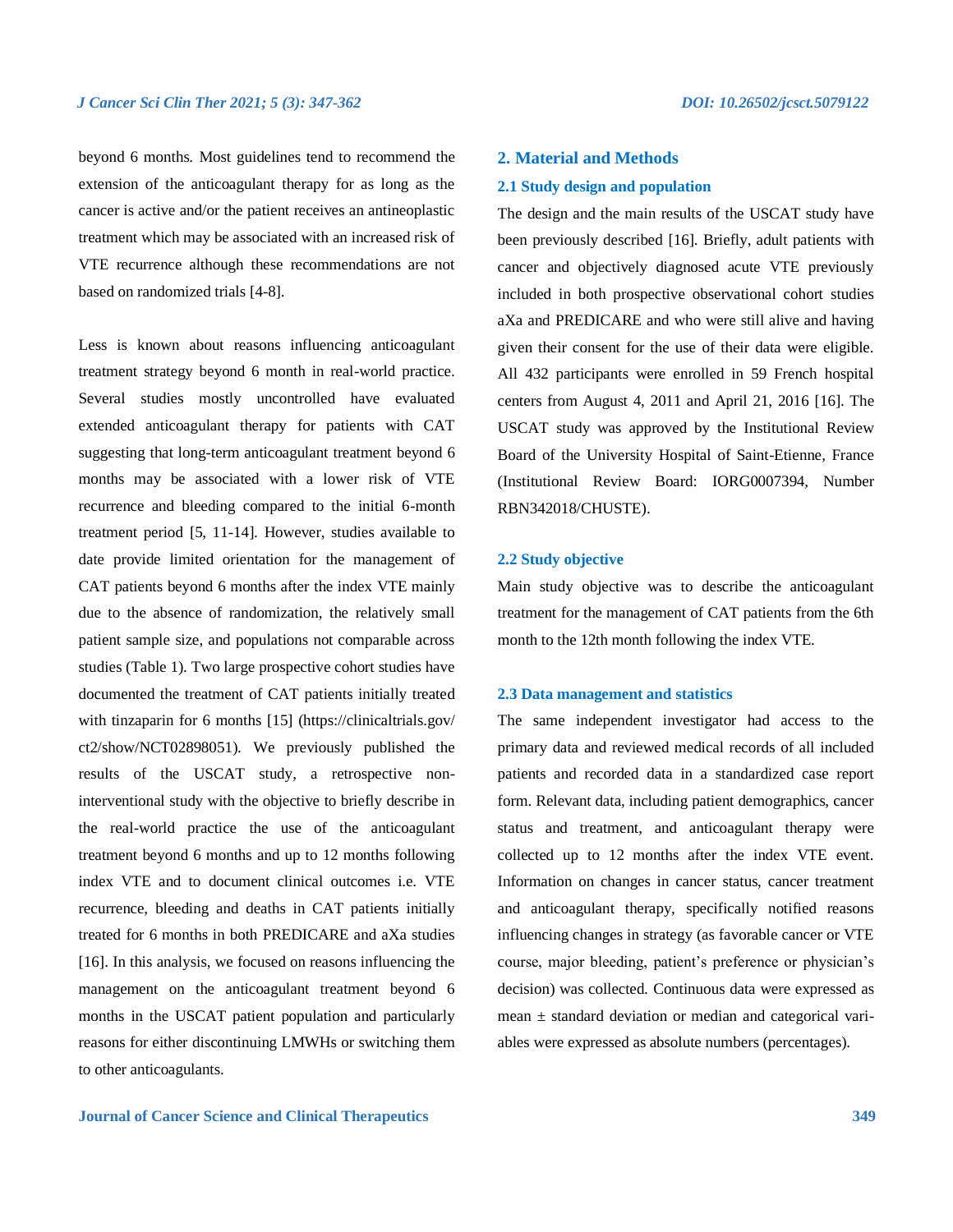The rate of patients continued on LMWHs, VKAs or DOACs beyond 6 months and their 95% confidence interval (95% CI) were also presented. The duration of treatment before the definitive discontinuation of anticoagulation or the switch to another anticoagulant depending on the reasons for definitive discontinuation or switch were graphically summarized by boxplots. Statistical analyses were performed using SAS version 9.4 software (SAS Institute Inc, Cary, NC, USA) and graphics were performed using R statistical software, version 3.6.2.

# **3. Results**

Between 4 August 2011 and 21 April 2016, 719 patients were included in aXa and PREDICARE studies in 59 French centers, of which 432 participated in the long-term follow-up of USCAT study [16].

# **3.1 Anticoagulant treatment strategy beyond 6 months post-index event**

Therapeutic strategy at 6 months is available for 422 patients of the 432 included patients. Patient's characteristics according to the anticoagulant treatment strategy at the end of the initial 6-month treatment is summarized in table 2. At 6 months the anticoagulant treatment was continued in 348 patients (82.5%) while it was discontinued in 74 patients (17.5%) of whom 60 patients before the inclusion and 14 patients within the first month of the inclusion in the USCAT study.

# **3.2 Influence of tumor status**

The anticoagulant treatment beyond 6 months was mostly continued in pancreas (100% continued vs none discontinued) and upper gastrointestinal cancers (92.3% continued vs 7.7% discontinued). Among the 311 patients with a cancer stage of 3-4, treatment beyond 6 months, was continued in 277 patients (89.1%) while the anticoagulant treatment was discontinued in 34 patients (10.9%). Similar observations were made among 211 patients with cancer in progression as 187 patients (88.6%) had the treatment continued beyond 6 months while 24 patients (11.4%) had the treatment discontinued at 6 months. Conversely, among the 66 patients with tumor remission, treatment had been discontinued in 22 patients (33.3%) and continued in 44 patients (66.7%).

# **3.3 Choice of the anticoagulant**

Beyond 6 months, anticoagulant treatment was continued in 348 patients and main anticoagulants used were LMWHs, VKAs and DOACs (Table 3). Among the 348 patients in whom the anticoagulant treatment was continued beyond 6 months, LMWHs were given in 256 patients (73.6%) for a median treatment duration of 137 days resulting in a median total treatment duration since the index event of 292 days. Most of patients were given tinzaparin (n=245/348) for similar median treatment durations. From the  $6<sup>th</sup>$  to the  $12<sup>th</sup>$ month, 86 patients (33.7%) treated with LMWH had their treatment definitively discontinued mainly due to the favorable evolution of the cancer disease (n=16) or the favorable course of the thromboembolic disease (n=11) after a median treatment duration beyond 6 months of 81.5 and 46.0 days, respectively. Only 3 definitive LMWH discontinuations were related to patient's decision (Figure 1). A temporary discontinuation of LMWHs was reported in 16 patients (6.3%). Switch to another anticoagulant was reported in 42 patients, mainly to oral VKAs (n=20) and DOACs (n=13) (Table 3), guided by the favorable evolution of the cancer disease (n=12) and choice of the patient (n=10) (Figure 2) after a median treatment duration of 51.5 and 35.5 days, respectively. Changes in the LMWHs doses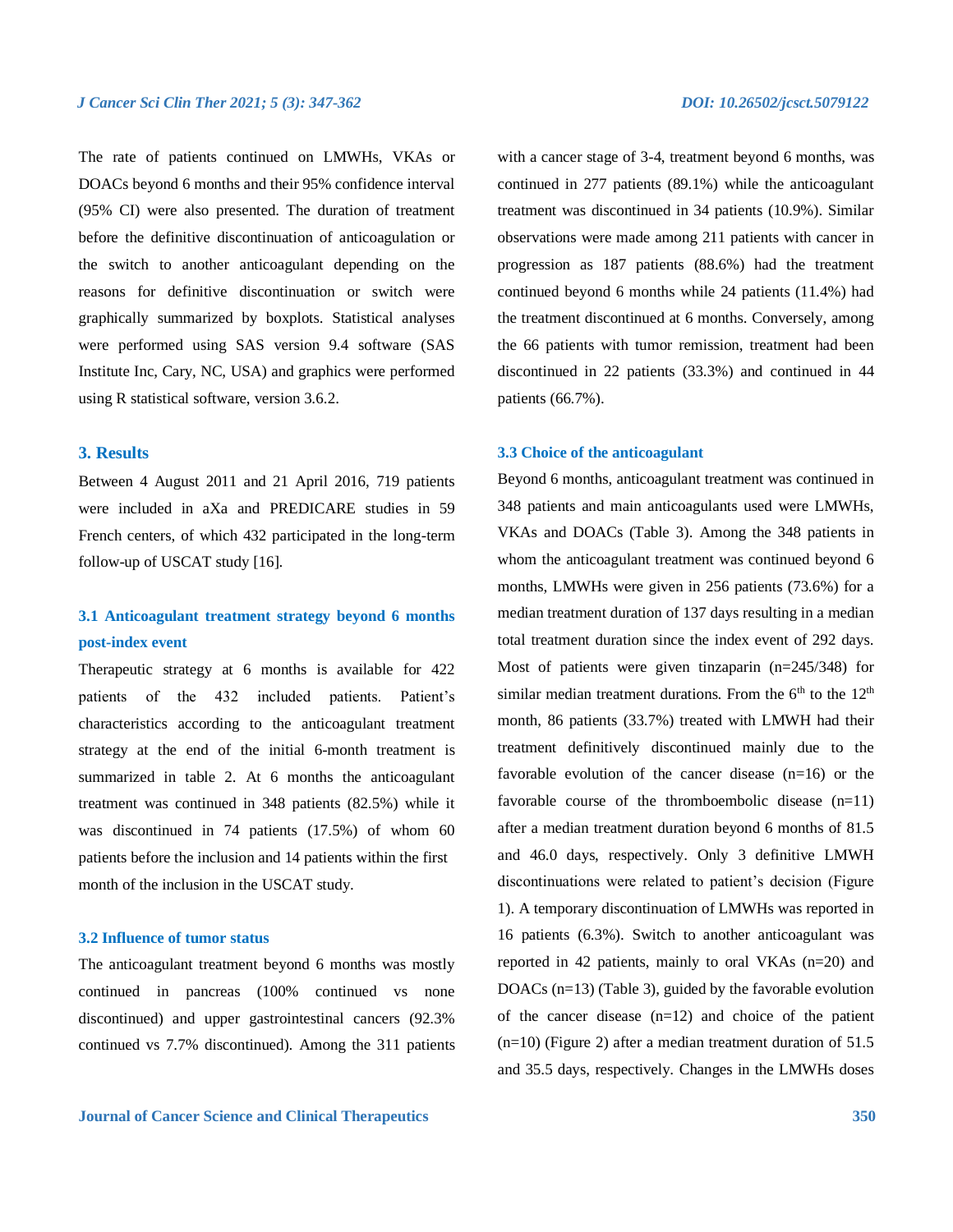were reported in 30 patients (11.8%) with a dose increase in 10 patients and a dose decrease in 20 patients (Table 3).

A total of 56 patients (16.1%) remained on VKAs beyond 6 months for a median treatment duration of 183 days. VKAs were definitively discontinued in 12 patients (21.8%) for reasons unrelated to safety concerns while the treatment was temporarily discontinued in 6 patients (10.9%). A switch of VKAs was reported in 8 patients (14.5%) mainly

to LMWHs. DOACs were continued in 30 patients (8.6%) beyond the initial 6-month treatment period for a median treatment duration of 183 days. DOACs were definitively discontinued in 8 patients (27.6%) for other reasons than safety concern. There were no temporary discontinuation or switch to another treatment. Unfractionated heparin (UFH) and fondaparinux were each used beyond 6 months in 3 patients (0.9%).

|                                                         | <b>Daltecan</b>     | <b>Ticat</b> [13]         | Schmidt           | Hokusai VTE<br><b>Cancer Extension [11]</b>                                                        |                                                                                          | <b>RIETE</b> [23]            |                                 |
|---------------------------------------------------------|---------------------|---------------------------|-------------------|----------------------------------------------------------------------------------------------------|------------------------------------------------------------------------------------------|------------------------------|---------------------------------|
|                                                         | $[12]$              |                           | et al. [14]       |                                                                                                    |                                                                                          |                              |                                 |
|                                                         | Dalteparin          | Tinzaparin                | $n = 322$         | Dalteparin                                                                                         | Edoxaban                                                                                 | <b>LMWH</b>                  | <b>VKA</b>                      |
|                                                         | $n=185*$            | $n = 247$                 |                   | $n=525$                                                                                            | $n=525$                                                                                  | $n=482**$                    | $n=482**$                       |
| Mean duration<br>$(\pm SD)$                             | 210 days            | $15.6 \pm 13.2$<br>months | NA                | NA                                                                                                 | NA                                                                                       | 323.9<br>$\pm$<br>207.1 days | 441.6<br>$\pm$<br>378.0<br>days |
| Median duration<br>(IQR)                                | NA                  | <b>NA</b>                 | NA                | 318<br>days<br>(216, 360)                                                                          | 351<br>days<br>(272, 364)                                                                | 256<br>days<br>(209, 368)    | 309<br>days<br>(219, 503)       |
| Anticoagulant<br>continuation<br>$\mathbf n$<br>$(\% )$ | 109 (59.8)<br>$%$ ) | 198<br>$(80.2\%)$         | 222<br>$(68.9\%)$ | $273*(52%)$                                                                                        | 294*(56%)                                                                                | <b>NA</b>                    | NA                              |
| Switch<br>to<br>another<br>anticoagulant n<br>$(\% )$   | <b>NA</b>           | NA                        | NA                | 34(6%)<br>DOAC:<br>$-tO$<br>$12(4.4\%)$<br>-to $VKA: 1$<br>$(0.4\%)$<br>LMWH:<br>$-tO$<br>21(7.7%) | 19(4%)<br>-to DOAC:<br>$4(1.4\%)$<br>-to $VKA: 0$<br>$(0\%)$<br>-to LMWH:<br>$15(5.1\%)$ | <b>NA</b>                    | <b>NA</b>                       |

SD: standard deviation; IQR: interquartile range; \*2<sup>nd</sup> 6 month cohort; \*\* after propensity score matching beyond 6 month of initial anticoagulation treatment

**Table 1:** Anticoagulant treatment duration beyond 6 months in previous studies.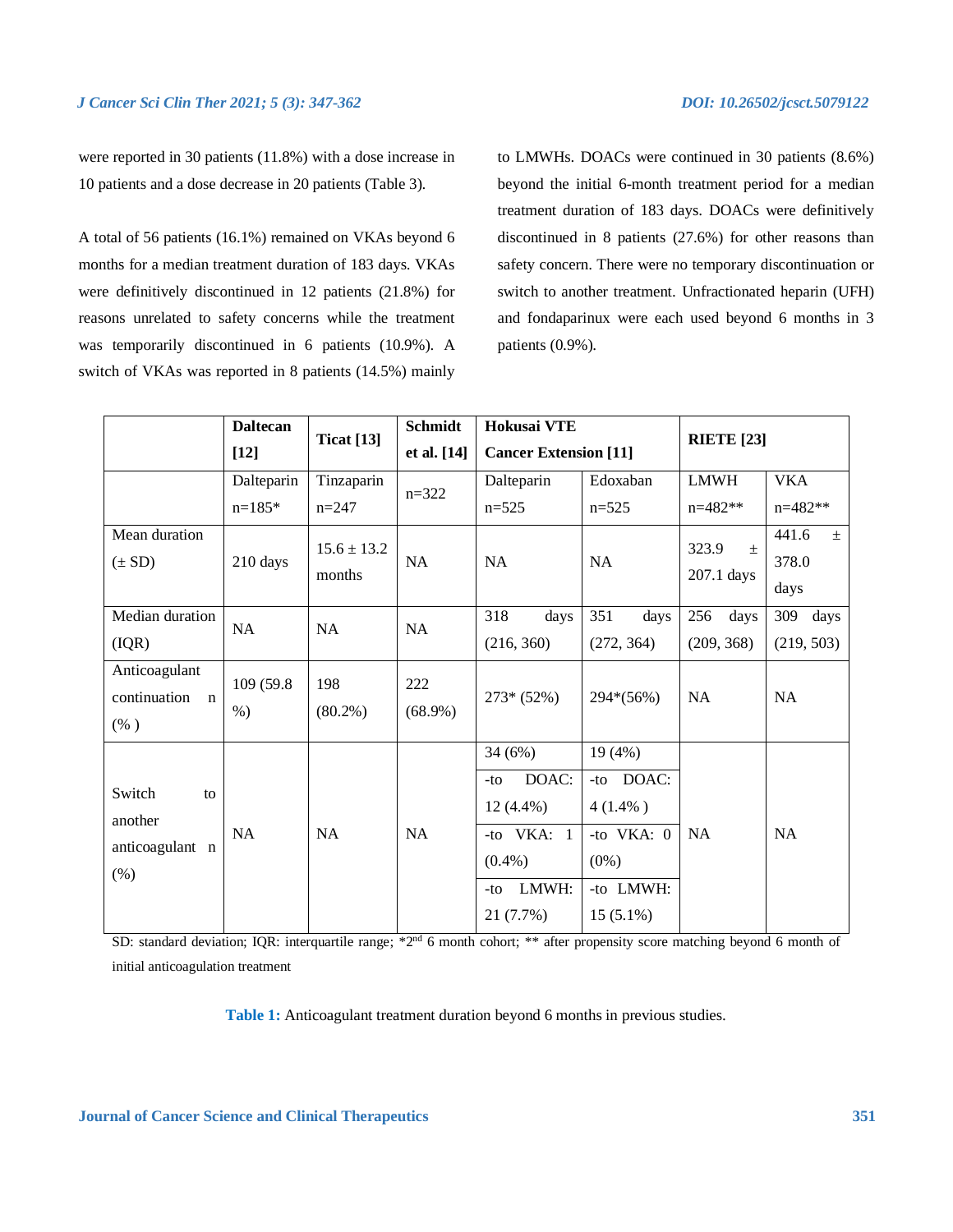|                                 | Anticoagulant at 6 months* |                       |  |
|---------------------------------|----------------------------|-----------------------|--|
|                                 | Continued $N = 348$        | Discontinued $N = 74$ |  |
| Mean age (years) $\pm$ SD       | $66.6 \pm 12.7$            | $65.7 \pm 12.7$       |  |
| Age $\geq$ 75 years, no. (%)    | 103(29.6)                  | 20(27.0)              |  |
| Row percentages                 | 83.7                       | 16.3                  |  |
| Male sex, no. (%)               | 169(48.6)                  | 34 (45.9)             |  |
| Row percentages                 | 83.3                       | 16.7                  |  |
| Site of cancer disease, no. (%) |                            |                       |  |
| Solid tumor                     | 321 (92.2)                 | 64(86.5)              |  |
| Row percentages                 | 83.4                       | 16.6                  |  |
| Colorectal                      | 68 (21.2)                  | 17(26.6)              |  |
| Row percentages                 | 80.0                       | 20.0                  |  |
| Lung                            | 64 (19.9)                  | 12(18.8)              |  |
| Row percentages                 | 84.2                       | 15.8                  |  |
| <b>Breast</b>                   | 57(17.8)                   | 9(14.1)               |  |
| Row percentages                 | 86.4                       | 13.6                  |  |
| Genitourinary                   | 47(14.6)                   | 12(18.8)              |  |
| Row percentages                 | 79.7                       | 20.3                  |  |
| Gynecologic                     | 33(10.3)                   | 8(12.5)               |  |
| Row percentages                 | 80.5                       | 19.5                  |  |
| Pancreas                        | 13(4.0)                    | 0(0)                  |  |
| Row percentages                 | 100.0                      | 0.0                   |  |
| Upper gastrointestinal          | 12(3.7)                    | 1(1.6)                |  |
| Row percentages                 | 92.3                       | 7.7                   |  |
| Hepatobiliary                   | 7(2.2)                     | 2(3.1)                |  |
| Row percentages                 | 77.8                       | 22.2                  |  |
| Other                           | 20(6.2)                    | 3(4.7)                |  |
| Row percentages                 | 87.0                       | 13.0                  |  |
| Hematologic malignancy          | 21(6.0)                    | 9(12.2)               |  |
| Row percentages                 | 70.0                       | 30.0                  |  |
| Non-Hodgkin lymphoma            | 11(52.4)                   | 3(33.3)               |  |
| Row percentages                 | 78.6                       | 21.4                  |  |
| Multiple myeloma                | 4(19.0)                    | 3(33.3)               |  |
| Row percentages                 | 57.1                       | 42.9                  |  |

**Journal of Cancer Science and Clinical Therapeutics 352**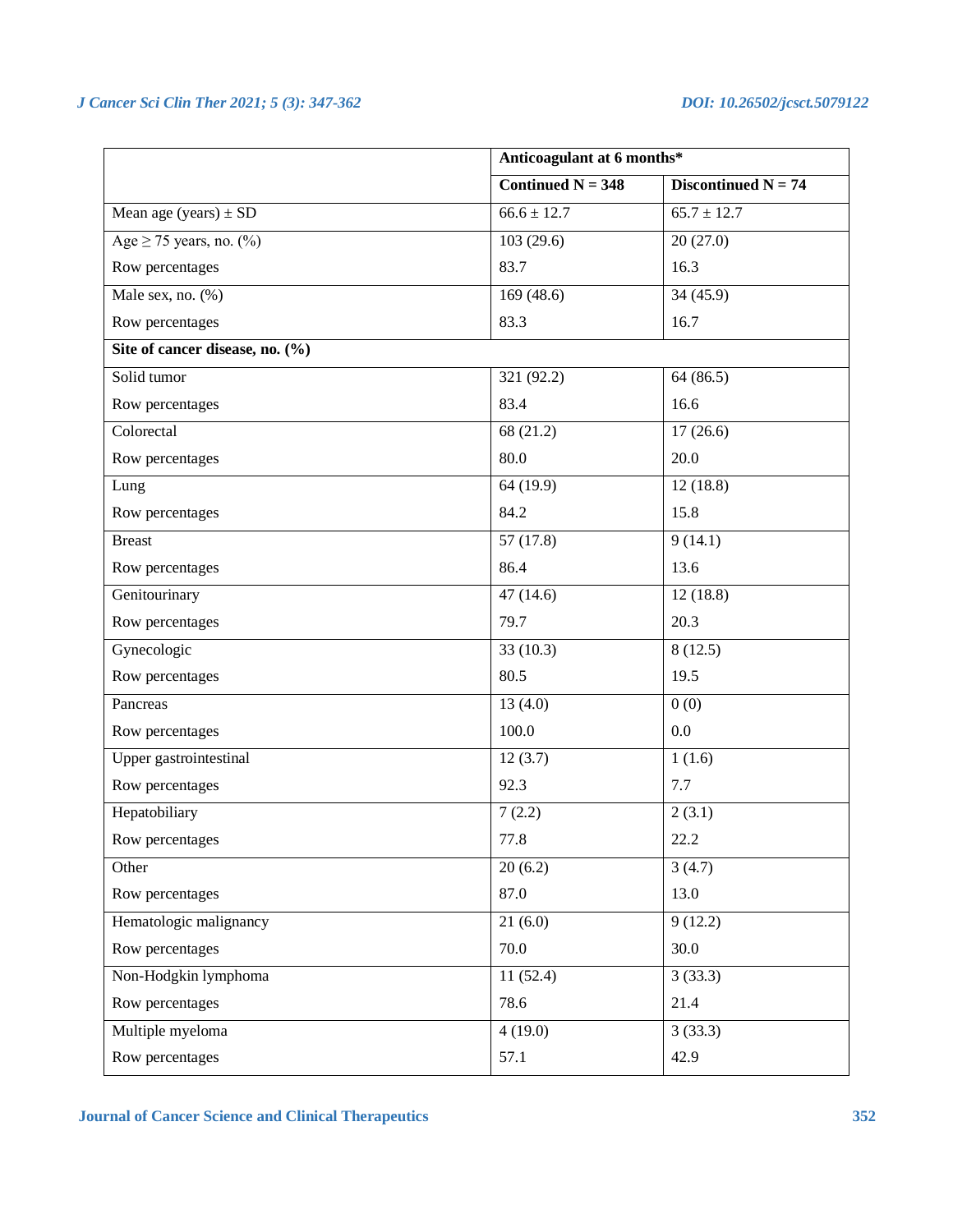| Leukemia                                | 5(23.8)    | 2(22.2)   |  |  |
|-----------------------------------------|------------|-----------|--|--|
| Row percentages                         | 71.4       | 28.6      |  |  |
| Hodgkin lymphoma                        | 1(4.8)     | 1(11.1)   |  |  |
| Row percentages                         | 50.0       | 50.0      |  |  |
| Other type of tumor                     | 6(1.7)     | 1(1.4)    |  |  |
| Row percentages                         | 85.7       | 14.3      |  |  |
| Stage ( $N = 390$ ), no. $(\% )$        |            |           |  |  |
| 1                                       | 27(8.6)    | 17(26.2)  |  |  |
| Row percentages                         | 61.4       | 38.6      |  |  |
| $\overline{2}$                          | 11(3.5)    | 14(21.5)  |  |  |
| Row percentages                         | 44.0       | 56.0      |  |  |
| $3$ or $4$                              | 277(87.9)  | 34(52.3)  |  |  |
| Row percentages                         | 89.1       | 10.9      |  |  |
| Cancer evolution ( $N = 424$ ), no. (%) |            |           |  |  |
| Remission                               | 44 (12.9)  | 22(30.6)  |  |  |
| Row percentages                         | 66.7       | 33.3      |  |  |
| Stability                               | 111(32.5)  | 26(36.1)  |  |  |
| Row percentages                         | 81.0       | 19.0      |  |  |
| Progression                             | 187 (54.7) | 24(33.3)  |  |  |
| Row percentages                         | 88.6       | 11.4      |  |  |
| Index VTE <sup>§</sup> , no. $(\%$      |            |           |  |  |
| $PE\pm DVT$                             | 262 (75.7) | 51 (68.9) |  |  |
| Row percentages                         | 83.7       | 16.3      |  |  |
| Proximal DVT ( $N = 429$ )              | 92(26.6)   | 17(23.3)  |  |  |
| Row percentages                         | 84.4       | 15.6      |  |  |
| Distal DVT ( $N = 429$ )                | 85(24.6)   | 20(27.4)  |  |  |
| Row percentages                         | 81.0       | 19.0      |  |  |
|                                         |            |           |  |  |

The figures in italics correspond to the percentages of patients who continued or discontinued the anticoagulant treatment at 6 months among the total number of patients who presented the characteristic. Upper gastrointestinal tumor: gastrointestinal and oesophagus. Other solid tumor: ENT, cerebral, sarcoma, melanoma and peritoneal. SD: standard deviation; VTE: venous thromboembolism; PE: pulmonary embolism; DVT: deep vein thrombosis; \$ more than one event in several patients.

• the information about anticoagulant was available for 422 patients

**Table 2:** Baseline demographic and clinical characteristics of included patients according to therapeutic strategy at 6 months.

**Journal of Cancer Science and Clinical Therapeutics 353**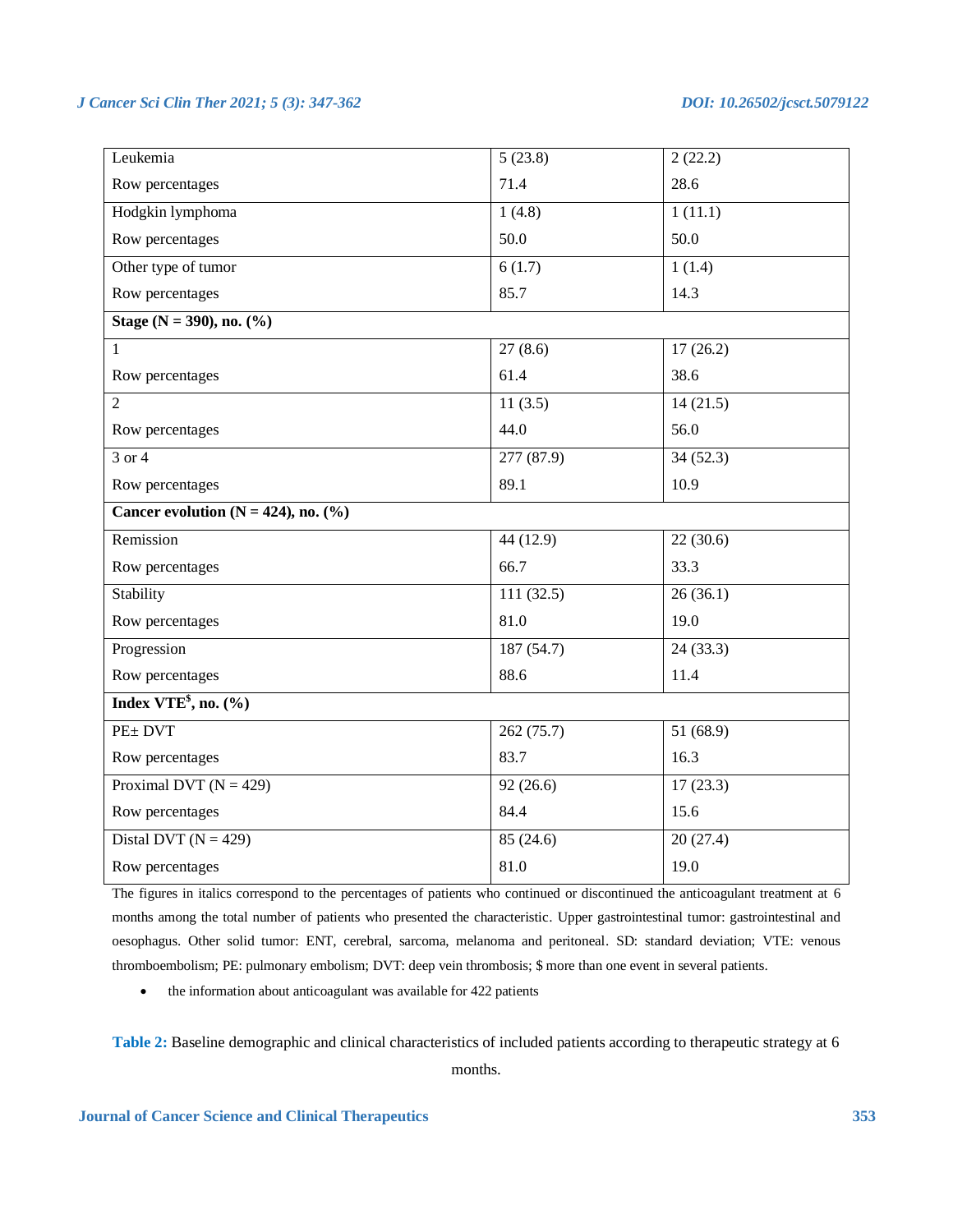|                                                            | Anticoagulant continued at 6 months $N = 348$ |
|------------------------------------------------------------|-----------------------------------------------|
| LMWH, no. (% [95% CI])                                     | 256 (73.6 [68.6-78.1])                        |
| Median treatment duration beyond 6 months (days)           | 137.0                                         |
| Median total treatment duration since the index VTE (days) | 292.0                                         |
| Permanent discontinuation ( $N = 255$ ), no. (%)           | 86 (33.7)                                     |
| Temporary interruption ( $N = 255$ ), no. (%)              | 16(6.3)                                       |
| Switch to another anticoagulant ( $N = 255$ ), no. (%)     | 42(16.5)                                      |
| <b>VKA</b>                                                 | 20(47.6)                                      |
| <b>DOAC</b>                                                | 13(31.0)                                      |
| Other LMWH                                                 | 7(16.7)                                       |
| <b>UFH</b>                                                 | 2(4.8)                                        |
| Change in the LMWH dosage ( $N = 255$ ), no. (%)           | 30(11.8)                                      |
| VKA, no. (% [95% CI])                                      | 56 (16.1 [12.4-20.4])                         |
| Median treatment duration beyond 6 months (days)           | 183.0                                         |
| Permanent discontinuation ( $N = 55$ ), no. (%)            | 12(21.8)                                      |
| Temporary interruption ( $N = 55$ ), no. (%)               | 6(10.9)                                       |
| Switch to another anticoagulant ( $N = 55$ ), no. (%)      | 8(14.5)                                       |
| <b>LMWH</b>                                                | 7(87.5)                                       |
| Fondaparinux                                               | 1(12.5)                                       |
| Change in the VKA dosage ( $N = 55$ ), no. (%)             | 0(0.0)                                        |
| DOAC, no. (% [95% CI])                                     | $30(8.6[5.9-12.1])$                           |
| Median treatment duration beyond 6 months (days)           | 183.0                                         |
| Permanent discontinuation ( $N = 29$ ), no. (%)            | 8(27.6)                                       |
| Temporary interruption ( $N = 29$ ), no. (%)               | 0(0.0)                                        |
| Switch to another anticoagulant ( $N = 29$ ), no. (%)      | 0(0.0)                                        |
| Change in the DOAC dosage ( $N = 29$ ), no. (%)            | 0(0.0)                                        |
| UFH, no. (% [95% CI])                                      | $3(0.9[0.2-2.5])$                             |
| Median treatment duration beyond 6 months (days)           | 181.5                                         |
| Permanent discontinuation, no. (%)                         | 1(33.3)                                       |
| Temporary interruption, no. (%)                            | 0(0.0)                                        |
| Switch to another anticoagulant, no. (%)                   | 0(0.0)                                        |
| Change in the UFH dosage, no. (%)                          | 0(0.0)                                        |
| Fondaparinux, no. (% [95% CI])                             | $3(0.9[0.2-2.5])$                             |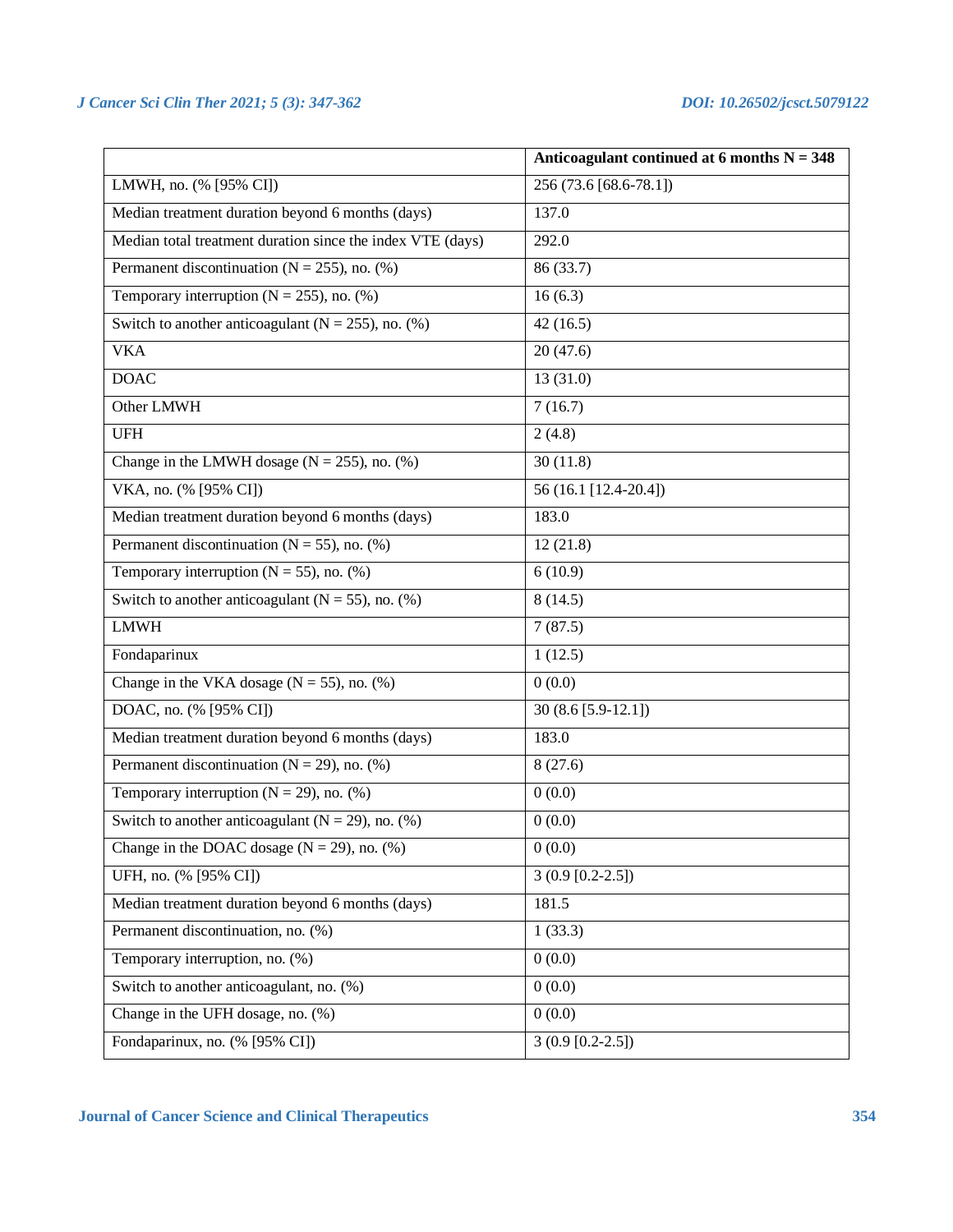| Median treatment duration beyond 6 months (days) | 183.0   |
|--------------------------------------------------|---------|
| Permanent discontinuation, no. (%)               | 0(0.0)  |
| Temporary interruption, no. $(\%)$               | 0(0.0)  |
| Switch to another anticoagulant, no. (%)         | 0(0.0)  |
| Change in the Fondaparinux dosage, no. (%)       | 1(33.3) |

SD: standard deviation; VTE: venous thromboembolism; LMWH: low-molecular-weight heparin; VKA: vitamin K antagonist; DOAC: direct oral anticoagulant; UFH: unfractionated heparin \*more than one reason in several patients.

**Table 3:** Anticoagulant treatments continued in the 348 patients beyond 6 months following the index VTE.



**Figure 1:** Time to- and main reasons for LMWH permanent discontinuation beyond 6 months after the initial VTE.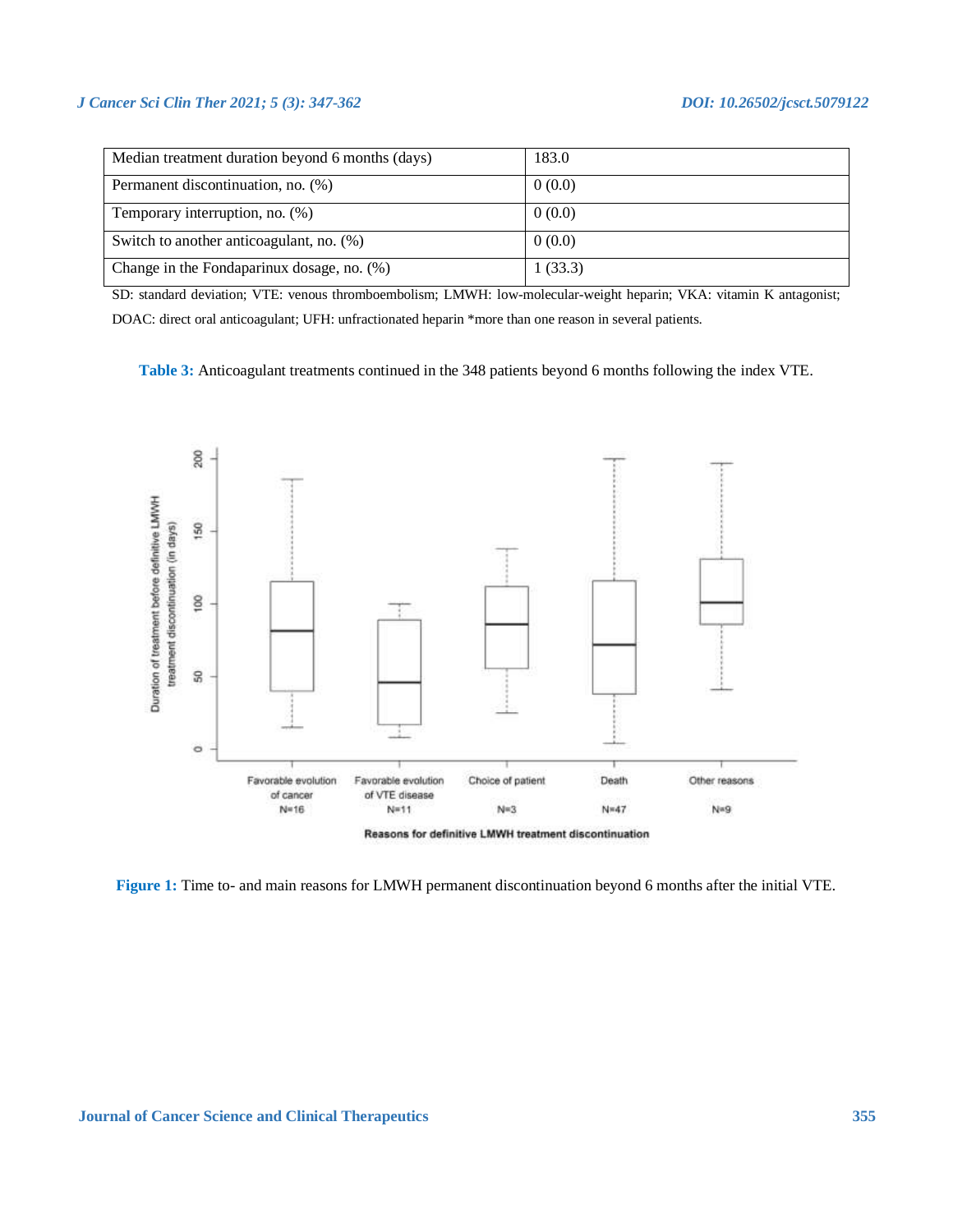

**Figure 2:** Time to- and main reasons for switching from LMWH to oral anticoagulants (DOAC or VKA) beyond 6 months after the initial VTE.

# **4. Discussion**

The description of the anticoagulant treatment in USCAT represents an additional information on the management of CAT patients up to 12 months after the index event in the real world of clinical practice. As previously published [16], a total of 432 patients initially treated with the LMWH tinzaparin and completing a 6-month follow-up were included in the USCAT study, of whom 332 were still alive and followed at m12 with a median treatment duration beyond 6 months of 137, 183 and 183 days with LMWHs, VKAs and DOACs, respectively which is in accordance with results from studies summarized in Table 1.

### **4.1 Treatment strategy beyond 6 months**

At inclusion in USCAT study, i.e. 6 months after the VTE index event, 348/422 patients (82.5%) had an anticoagulant

patients with stage 3-4 (89.1%) and in patients with cancer progression (88.6%). This is consistent with guidelines which recommend the continuation of the anticoagulant treatment beyond 6 month after the VTE index event when cancer is considered as active [4-8]. In our analysis, the assessment of the anticoagulant treatment strategy beyond 6 months was approximatively made at the end of the initial 6-month period regarding either the discontinuation (Figure 1) or the extension of the anticoagulant, or the switch to another anticoagulant. Based on observations in previous studies, the therapeutic strategy was based on clinical criteria such as patient's condition and preference, course of malignancy and course of thromboembolic disease [14, 17]. This substantially differs from the approach during the first 6 months in which increased bleeding risk, toterability,

treatment. Anticogulant treatment was mainly continued in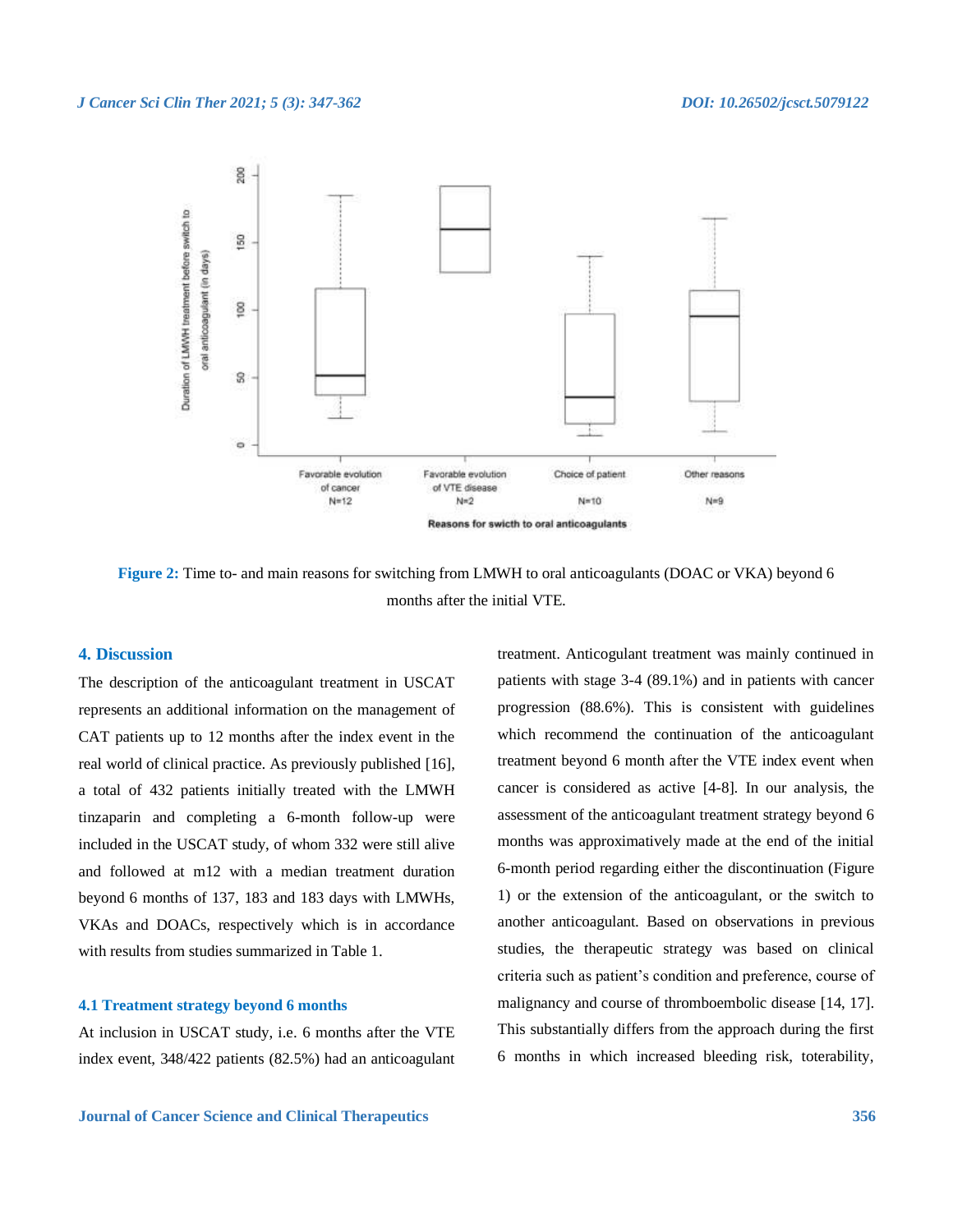acceptability, and poor prognosis are key factors that influence discontinuing the anticoagulant treatment or to switching to another anticoagulant.

**4.2 Anticoagulant treatment usefulness beyond 6 months**

Regarding the 7-to-12-month VTE recurrence raw incidence, previous observational studies have emphasized the usefulness of extended anticoagulant treatment beyond 6 months [11-13] whereas international guidelines leave the maintenance of the anticoagulant treatment and the choice of the anticoagulant to the physician's judgment on a caseby-case based on the expected benefit-risk balance [4-8]. In the USCAT study, of the 348 patients in whom the anticoagulant treatment was continued beyond 6 months, a majority (n=256) received a LMWHs, mostly tinzaparin (n=245), while 56 and 30 patients received VKAs and DOACs, respectively.

# **4.3 Reasons incluencing the anticoagulant treatment strategy beyond 6 months**

During the 6-to-12-month follow-up the treatment was definitively discontinued in 86 (33.7%), 12 (21.8%) and 8 patients (27.6%) treated with LMWHs, VKAs and DOACs, respectively. The main reason for definitive LWMH discontinuation was based on physician's judgment, when the overall patient condition was considered at lower risk of VTE recurrence related to a favorable course of the cancer or of the thromboembolic disease (Figure 1). Little concern was reported about bleeding risk regarding treatment discontinuation. In the HOKUSAI VTE-Cancer extension study, investigator's decision based on the estimated benefit-risk, patient's preference relative to the inconvenience of dosing, and cancer considered as cured, were emphasized as main reasons for permanent discontinuation of dalteparin therapy beyond 6 months [11].

**Journal of Cancer Science and Clinical Therapeutics 357**

The decisions based on physician's judgment are in accordance with clinical practice guidelines suggesting that treatment should be continued as long the cancer is active or in the absence of bleeding risk and consistent with previous observations in France emphasizing a case-by-case approach for the management of the anticoagulant treatment in CAT patients [4, 16, 18, 19]. Our observations are consistent with data on the acceptability of LMWH treatment in CAT patients, as the TROPIQUE qualitative study showed high rates of convenience and treatment satisfaction after 6-month treatment with LMWH [20]. DOACs may represent an alternative for convenience and treatment satisfaction as in COSIMO trial [21].

# **4.4 Reasons influencing LMWH switch to an oral anticoagulant**

Among 256 patients in whom LMWH was continued beyond -6 months, treatment was switched to another anticoagulant treatment in 42 patients, mostly to VKAs and DOACs in 20 (47,6%) and 13 (31.0%) patients, respecttively. The decision to switch to an oral anticoagulant, usually made around the  $6<sup>th</sup>$  month, was based of patient's preference carefully assessed by the physician (Figure 2). Our results are consistent with FRONTLINE 2 [22] in which interviewed physicians were maintaining the anticoagulation after initial heparin, by using oral anticoagulant medications in the longer term. In USCAT, the oral anticoagulation beyond 6 months mainly consisted of VKAs in 56 patients. In these patients most anticoagulant switches were made to LMWHs. The main reason may have been that at the time of the initiation of aXa and PREDICARE studies, DOACs were not usually recommended for the treatment of CAT patients. Previous publications have considered DOACs as an alternative to LMWH for convenience and treatment satisfaction reasons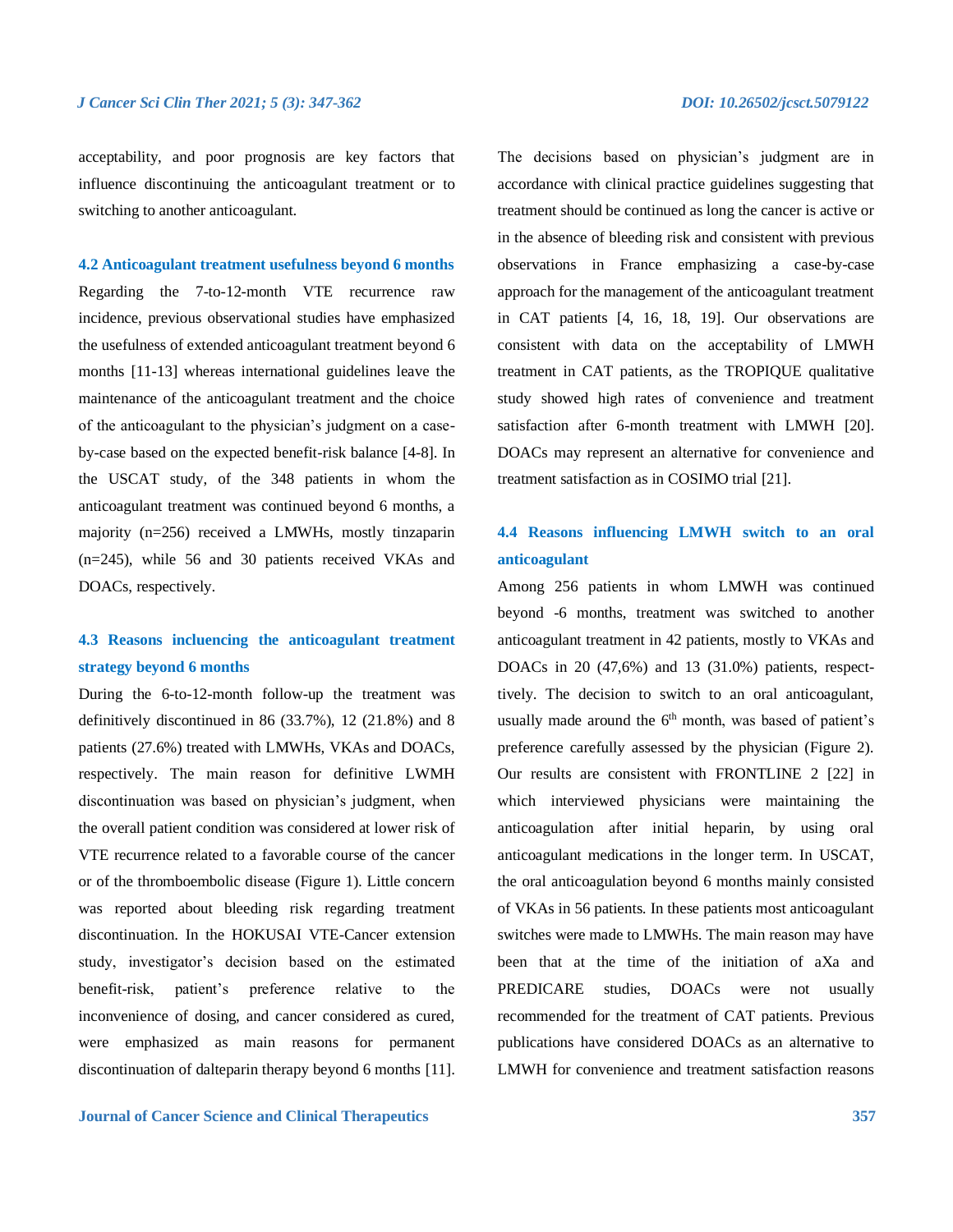as shown in the COSIMO trial [21]. This non intervenetionnal study aimed at evaluating patient-reported treatment satisfaction following a switch from standard of care (SOC) (more than 4 weeks of LMWH or VKA therapy) to rivaroxaban for the treatment of CAT. It suggested an increase in treatment satisfaction in CAT patients when switching to rivaroxaban due to better convenience and acceptability than SOC therapy (mostly LMWH).

Furthermore, a discrete choice experiment on COSIMO study patients preferences revealed that the main reason guiding the patient willingness to switch to oral anticoagulation was that oral route of administration was associated with better convenience [21].

# **4.5 Study limitations**

Given the observational retrospective nature of our study, limitations were related to the absence of randomization and several missing data that made difficult the comparison of different treatment strategies. Another potential limitation is that DOAC's were considered as emerging therapeutic options at the time of PREDICARE and aXa studies initiation when predominantely VKA and LMWH were available for the treatment of CAT.

### **4.6 Study strengths**

USCAT is the largest observational study to date on CAT patients treated with LMWH beyond 6 months after the VTE index event  $(N = 432)$  while a large proportion of patients have completed 12-month follow-up (n=332). Clinical protocols and event adjudication in PREDICARE [15] and aXa (NCT02898051; https://clinicaltrials.gov/ct2/ show/NCT02898051) studies were homogeneous, allowing the inclusion of a large sample size in USCAT. Moreover, patients characteristics were documented 6 months after the index VTE i.e., at the time when the treatment strategy for the subsequent 6 months was to be discussed. Reasons influencing therapeutic decisions for the extended anticoagulant treatment with LMWHs beyond 6 months in patients with CAT discussed in our study reflect the real-life physician's experience in the clinical practice.

## **5. Conclusion**

In this real-world practice analysis, anticoagulant treatment with LMWH was continued beyond 6 months and up to 12 months in most patients with CAT. However different factors have influenced physician's decisions beyond the initial 6 months of therapy. Beyond 6 months, treatment discontinuations were mainly related to the favorable course of the malignancy or the thromboembolic disease, while switches to oral anticoagulants were guided by patient's preference.

Unlike the risk management approach during the initial 6 months, the risk of bleeding was not a major concern that would justify treatment discontinuation beyond 6 months. Based on our observations it therefore seems fundamental to re-assess the anticoagulation strategy after the initial 6 months of therapy to optimize physician's decision. Establishing more formal clinical practice guidelines for the long-term anticoagulant treatment in CAT patients beyond 6 months with the identification of therapeutic decision making factors may require further clinical research in the form of prospective controlled trials.

# **Contribution of Authors**

L. Plaisance: substantial contribution to concept and design, analysis and interpretation of data, critical writing or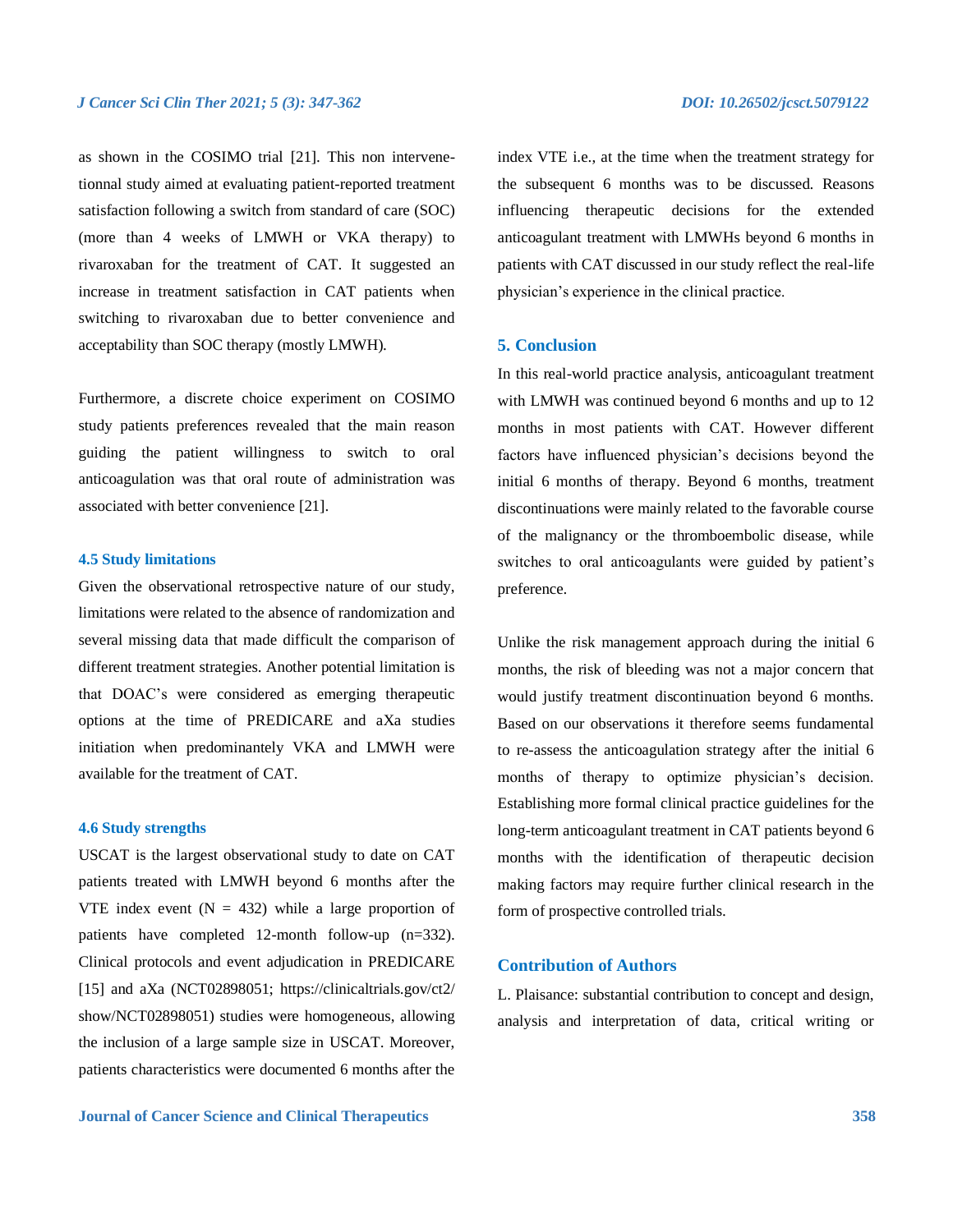revising the intellectual content, final approval of the version to be submitted.

C. Chapelle: substantial contribution to analysis and interpretation of data, critical writing or revising the intellectual content, final approval of the version to be submitted.

S. Laporte: substantial contribution to concept and design, analysis and interpretation of data, critical writing or revising the intellectual content, final approval of the version to be submitted.

B. Planquette: substantial contribution to critical writing or revising the intellectual content, final approval of the version to be submitted.

L. Bertoletti: substantial contribution to analysis and interpretation of data, critical writing or revising the intellectual content, final approval of the version to be submitted.

F. Couturaud: substantial contribution to analysis and interpretation of data, critical writing or revising the intellectual content, final approval of the version to be submitted.

N. Falvo: substantial contribution to final approval of the version to be submitted.

L. Falchero: substantial contribution to critical writing or revising the intellectual content, final approval of the version to be submitted.

I. Mahé: substantial contribution to analysis and interpretation of data, final approval of the version to be submitted.

S. Djennaoui: substantial contribution to analysis and interpretation of data, critical writing or revising the intellectual content, final approval of the version to be submitted.

G. Meyer: substantial contribution to concept and design, analysis and interpretation of data, critical writing or revising the intellectual content, final approval of the version to be submitted.

# **Acknowledgments**

LEO-PHARMA provided an unrestricted educational grant. The sponsor and funder of the study had no role in the study design, data collection, analysis, or writing of the report. Authors wish to thank Vidal Benatar, MD, for his assistance in writing this manuscript.

# **Conflict of Interest Disclosures**

L. Plaisance, B. Planquette, L. Falchero, I.Mahé, S.Djennaoui: nothing to disclose.

C. Chapelle: personal fees from LEO-PHARMA.

I. Mahé: grants from LEO-PHARMA, during the conduct of the study; grants, personal fees and non-financial support from BMSPfizer, personal fees and non-financial support from Bayer, grants, personal fees and non-financial support from Leo-Pharma, outside the submitted work.

S. Laporte: grants from LeoPharma, grants and personal fees from Bayer HealthCare, personal fees from Pfizer, outside the submitted work.

L. Bertoletti: personal fees and other from Bayer, personal fees and other from BMS, personal fees and other from Pfizer, personal fees and other from Léo-Pharma, nonfinancial support from Sanofi, outside the submitted work.

F. Couturaud: grants from Pfizer, personal fees from Bayer, other from Boeringher, grants, personal fees and other from BMS, other from Daiichi, personal fees and other from Aztra zeneca, other from GSK, personal fees from leopharma, other from actelion, outside the submitted work. N. Falvo: personal fees from BMS, personal fees from Bayer, personal fees from Leo-Pharma, outside the submitted work.

**Journal of Cancer Science and Clinical Therapeutics 359**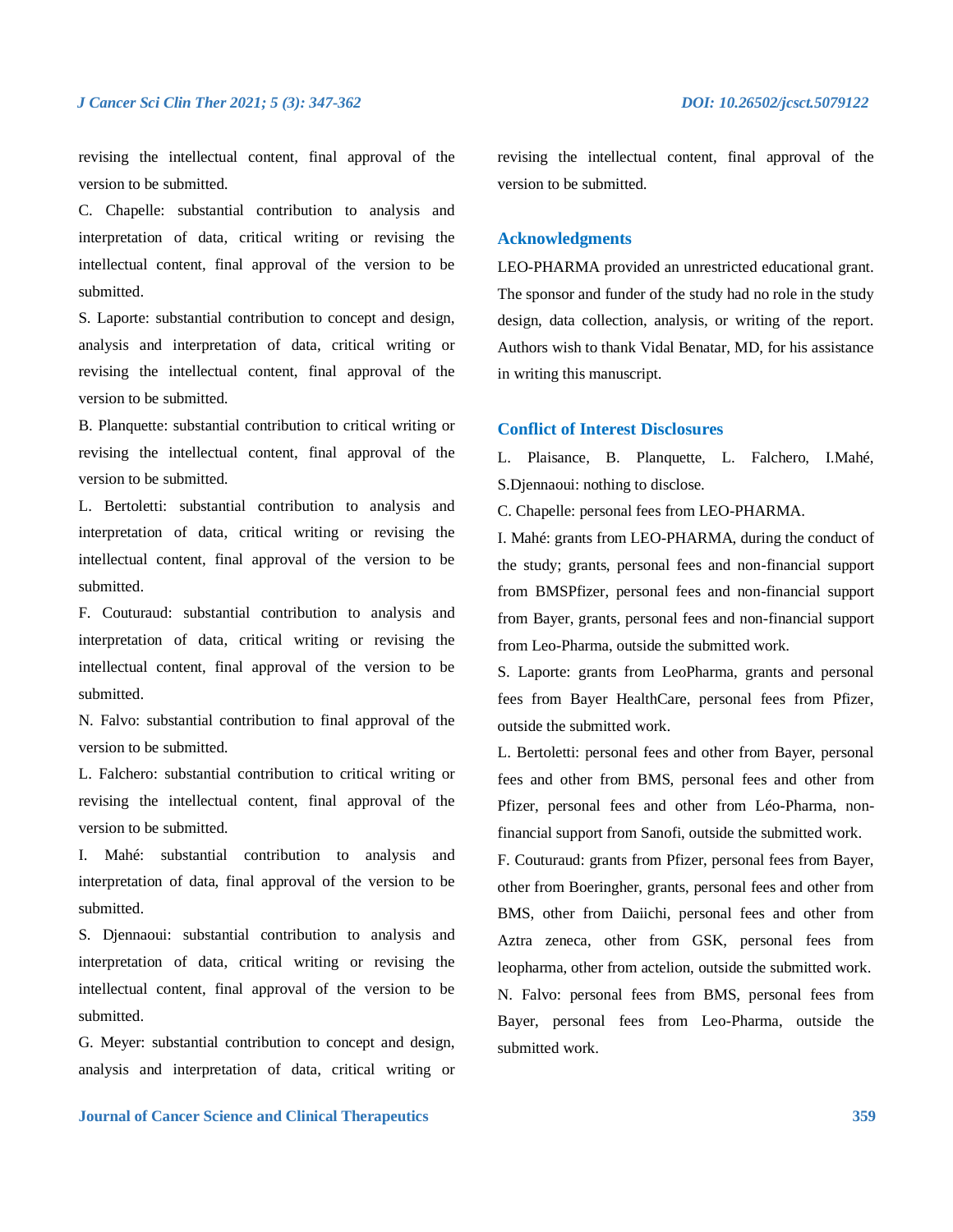# **References**

- 1. Ay C, Pabinger I, Cohen AT. Cancer-associated venous thromboembolism: Burden, mechanisms, and management, Thromb Haemost 117 (2017) 219- 230.
- 2. Prandoni P, Lensing AW, Piccioli A, et al. Recurrent venous thromboembolism and bleeding complications during anticoagulant treatment in patients with cancer and venous thrombosis, Blood 100 (2002): 3484-3488.
- 3. Sorensen HT, Mellemkjaer L, Olsen JH, et al. Prognosis of cancers associated with venous thromboembolism. N Engl J Med 343 (2000) 1846- 1850.
- 4. Sanchez O, Benhamou Y, Bertoletti L, et al. Recommendations for best practice in the management of venous thromboembolic disease in adults. Long version. Rev Mal Respir 38 (2021): e1 e6.
- 5. Streiff MB, Holmstrom B, Angelini A, et al. NCCN Guidelines Version, Cancer-Associated Venous Thromboembolic Disease. National Comprehensive Cancer Network 1 (2021): VTE1-VTS75.
- 6. Kearon C, Akl EA, Ornelas J, et al. Antithrombotic Therapy for VTE Disease: CHEST Guideline and Expert Panel Report. Chest 149 (2016): 315-352.
- 7. Key NS, Khorana AA, Kuderer NM, et al. Venous Thromboembolism Prophylaxis and Treatment in Patients With Cancer: ASCO Clinical Practice Guideline Update. J Clin Oncol 38 (2020): 496-520.
- 8. Farge D, Frere C, Connors JM, et al. 2019 international clinical practice guidelines for the treatment and prophylaxis of venous

thromboembolism in patients with cancer, Lancet Oncol 20 (2019): e566-e581.

- 9. Khorana AA, Yannicelli D, McCrae KR, et al. Evaluation of US prescription patterns: Are treatment guidelines for cancer-associated venous thromboembolism being followed?. Thromb Res 145 (2016): 51-53.
- 10. van der Wall SJ, Klok FA, den Exter PL, et al. Continuation of low-molecular-weight heparin treatment for cancer-related venous thromboembolism: a prospective cohort study in daily clinical practice. J Thromb Haemost 15 (2017) 74-79.
- 11. Di Nisio M, van Es N, Carrier M, et al. Extended treatment with edoxaban in cancer patients with venous thromboembolism: A post-hoc analysis of the Hokusai-VTE Cancer study, J Thromb Haemost 17 (2019): 1866-1874.
- 12. Francis CW, Kessler CM, Goldhaber SZ, et al. Treatment of venous thromboembolism in cancer patients with dalteparin for up to 12 months: the DALTECAN Study. J Thromb Haemost 13 (2015): 1028-1035.
- 13. Jara-Palomares L, Solier-Lopez A, Elias-Hernandez T, et al. Tinzaparin in cancer associated thrombosis beyond 6months: TiCAT study. Thromb Res 157 (2017): 90-96.
- 14. Schmidt RA, Al Zaki A, Desilet N, et al. Patient characteristics and long-term outcomes beyond the first 6 months after a diagnosis of cancer-associated venous thromboembolism. Thromb Res 188 (2020): 106-114.
- 15. Girard P, Laporte S, Chapelle C, et al. Failure of the Ottawa Score to Predict the Risk of Recurrent Venous Thromboembolism in Cancer Patients: The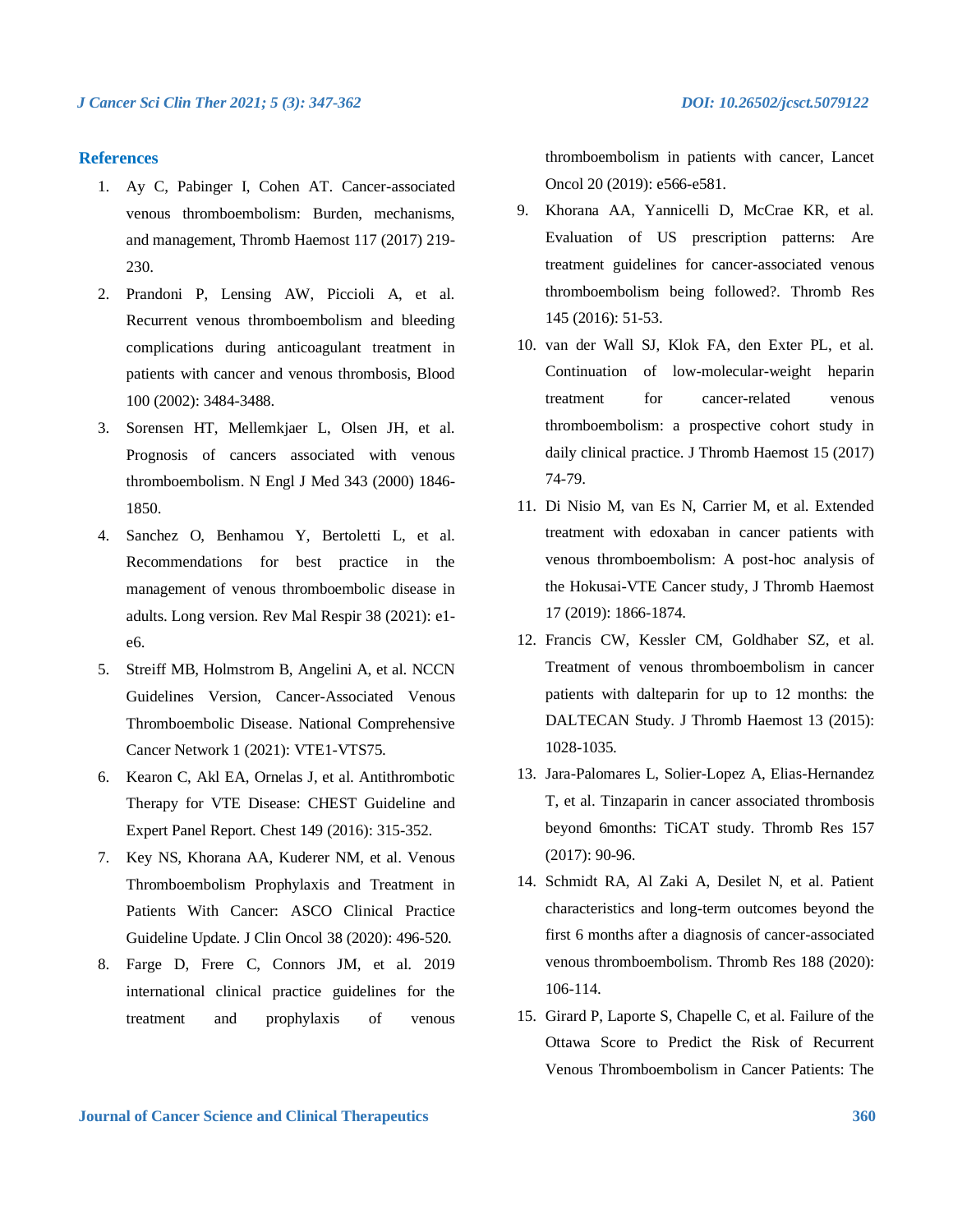Prospective PREDICARE Cohort Study. Thromb Haemost (2021).

- 16. Mahe I, Plaisance L, Chapelle C, et al. Long-Term Treatment of Cancer-Associated Thrombosis (CAT) Beyond 6 Months in the Medical Practice: USCAT, a 432-Patient Retrospective Non-Interventional Study. Cancers (Basel) 12 (2020).
- 17. Young AM, Marshall A, Thirlwall J, et al. Comparison of an Oral Factor Xa Inhibitor With Low Molecular Weight Heparin in Patients With Cancer With Venous Thromboembolism: Results of a Randomized Trial (SELECT-D). J Clin Oncol 36 (2018): 2017-2023.
- 18. Scotte F, Leroy P, Chastenet M, et al. Treatment and Prevention of Cancer-Associated Thrombosis in Frail Patients: Tailored Management. Cancers (Basel) 11 (2019).
- 19. Noble S, Prout H, Nelson A. Patients' Experiences of LIving with CANcer-associated thrombosis: the PELICAN study, Patient Prefer Adherence 9 (2015): 337-345.
- 20. Cajfinger F, Debourdeau P, Lamblin A, et al. Lowmolecular-weight heparins for cancer-associated thrombosis: Adherence to clinical practice guidelines and patient perception in TROPIQUE, a 409-patient prospective observational study. Thromb Res 144 (2016): 85-92.
- 21. Picker N, Lee AY, Cohen AT, et al. Anticoagulation Treatment in Cancer-Associated Venous Thromboembolism: Assessment of Patient Preferences Using a Discrete Choice Experiment (COSIMO Study). Thromb Haemost 121 (2021): 206-215.
- 22. Kakkar AK, Bauersachs R, Falanga A, et al. Fundamental Research in Oncology and Thrombosis 2 (FRONTLINE 2): A Follow-Up Survey. Oncologist 25 (2020): e1091-e1097.
- 23. Chai-Adisaksopha C, Iorio A, Crowther MA, et al. Vitamin K Antagonists After 6 Months of Low-Molecular-Weight Heparin in Cancer Patients with Venous Thromboembolism. Am J Med 131 (2018): 430-437.

# **Appendix: Investigators and Study Centers**

Île de France (154 patients, 11 centers)–G. Meyer, Paris, T. Papo, Paris; A. Burnod, Paris, I. Mahé, Colombes; H. Doubre, Suresnes; S. Ropert, Antony; J. Ezenfis, G. Oliviero, Longjumeau I. Monet, Créteil; E. Assaf, Créteil; C. Locher, Meaux; B. Philippe, Pontoise. Auvergne-Rhône-Alpes (94 patients, 9 centers) – L. Bertoletti, Saint-Étienne; J. Schmidt, Clermont-Ferrand; L. Falchero, Villefranche sur Saône; D. Beal-Ardisson, Lyon; D. Pere Verge, Lyon; P. Gérôme, Lyon; V. Granger, Grenoble; P. Cony-Makhoul, Annecy; C. Bettarel-Binon, Montluçon. Bretagne (42 patients, 6 centers) – F. Couturaud, Brest; B. Lucas, Brest; F. Schlurmann-Constans, Quimper; C. Lefevre, Saint-Grégoire; B. Boutruche, Rennes, M. Ferec, Morlaix. Bourgogne-Franche-Comté (41 patients, 3 centers) – N. Falvo, Dijon; F. Ghiringelli, Dijon; C. Faure, Vesoul; Hauts de France (19 patients, 5 centers) – M.A. Sevestre, Amiens; C. Desauw, Lille; A. Scherpereel, Lille; S. Aquilanti, Arras; V. Bourgeois, Boulogne-sur-Mer; Provence-Alpes-Côte d'Azur (35 patients, 8 centers) – A. Elias, Toulon; R. Poyet, Toulon; P. Tomasini, Marseille; P. Debourdeau, Avignon; N. Cloarec, Avignon; J.L. Mouysset, Aix en Provence; T. Benchaa, Aix en Provence; N. Bensahli-Bouhayed, Salon de Provence. Grand Est (16 patients, 7 centers) –